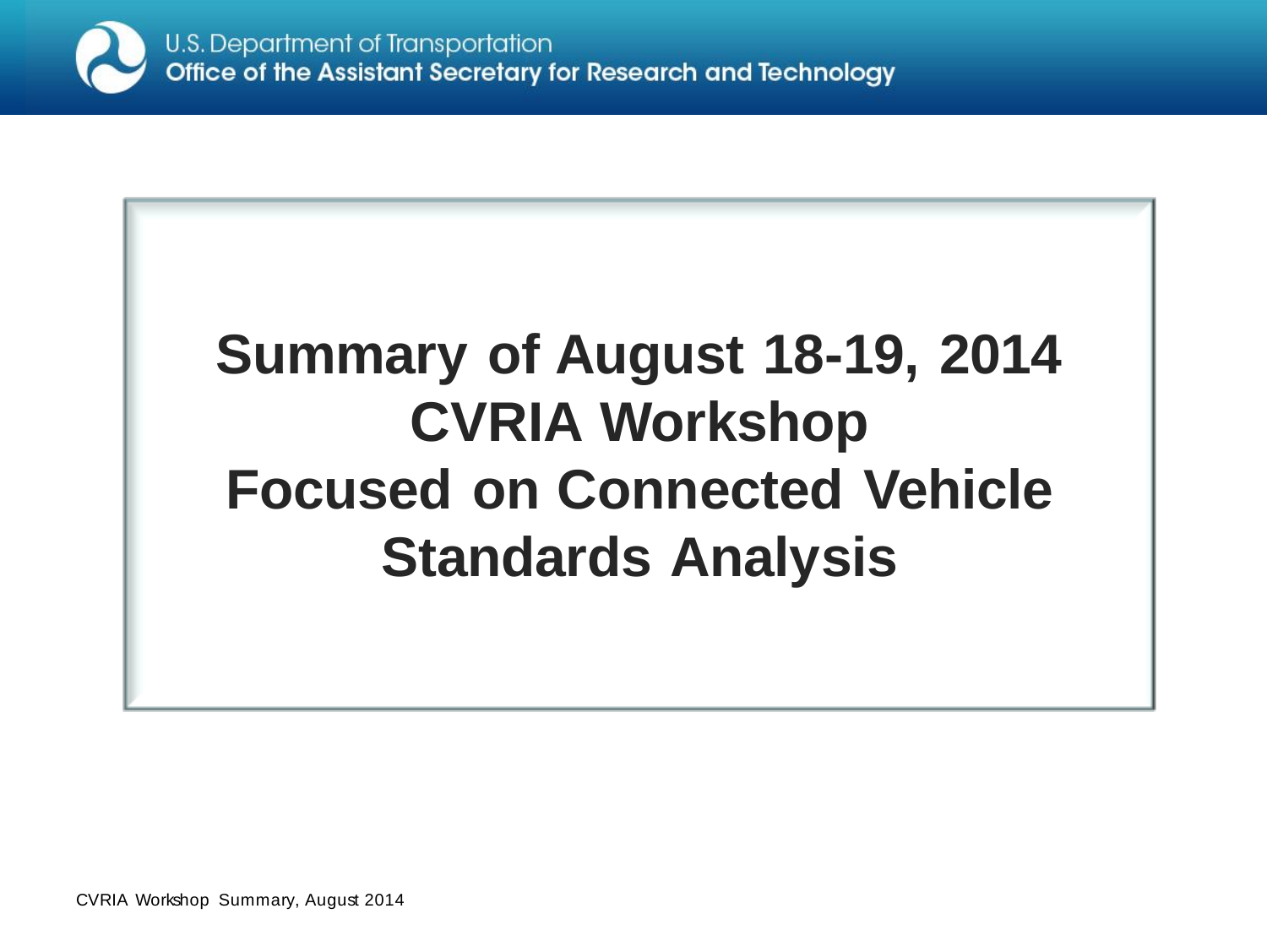### **Overall Results**

- Approximately 65 people registered; 40+ participated. In general, participation was high in both the general and breakout sessions
- Participants offered a variety of feedback on:
	- Process and approach to interface/exchange analysis participants were positive, overall, about the approach but voiced some concerns and alternative options
	- Preliminary results mixed reactions to the prioritization results, which resulted in greater scrutiny of the process and approach
	- Next Steps recommendations in line with feedback from previous workshops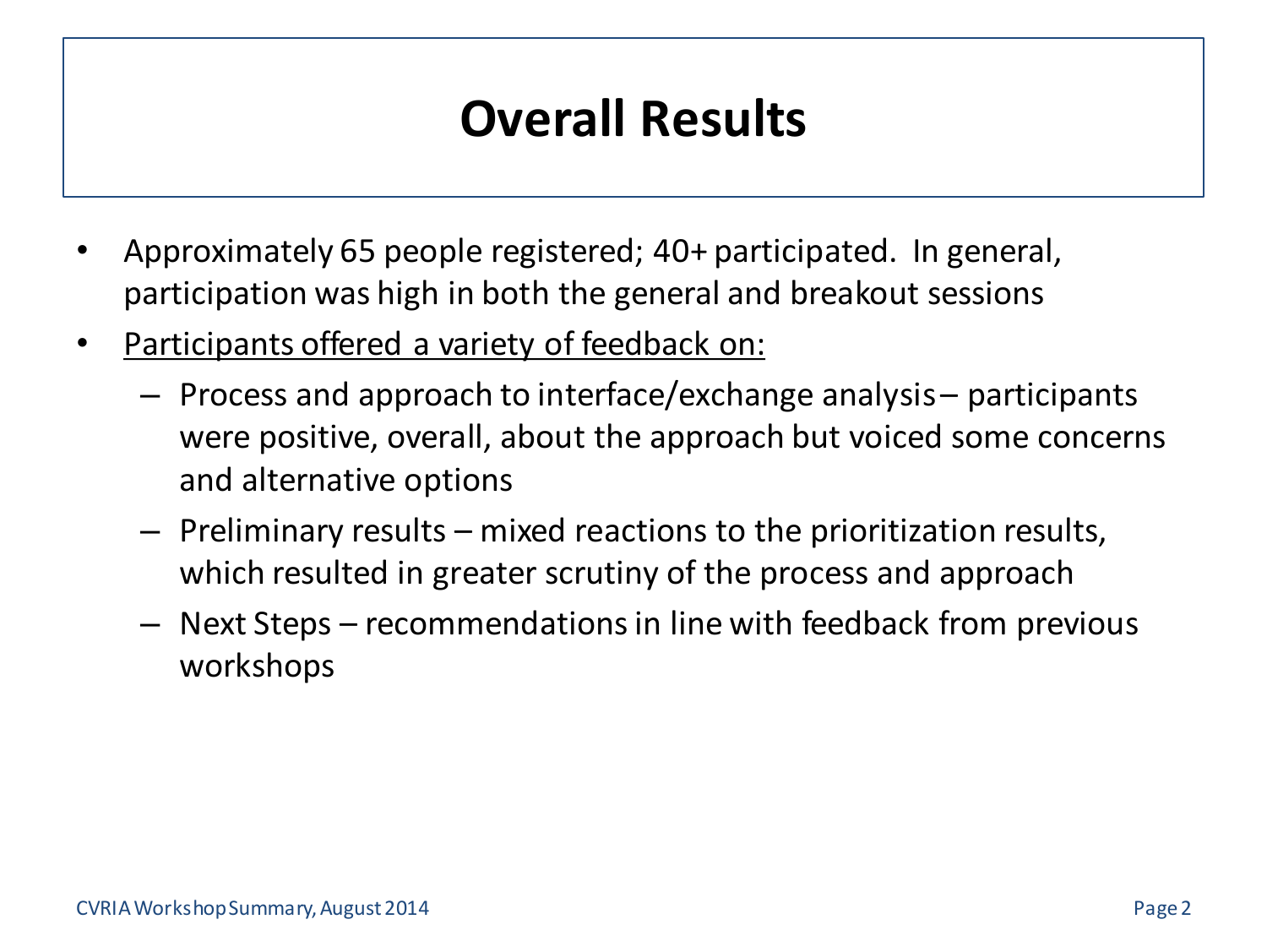#### **Key Observations: General Session**

- Initial feedback/response to content and approach was positive
	- High degree of interest, high degree of engagement in the opening General Session
- Participants reviewed the application prioritization process and noted:
	- A desire for broader stakeholder input into the process
	- Comments on some areas for improvement
	- A desire to ensure that the CVRIA team notes the principle of reusing standards as much as possible
	- Some concern about duplication of exchanges and expansion of the range of exchanges that have resulting impact on standards. Options include:
		- Too restrictive of a message set vs
		- Too many individual "atomic" data elements vs
		- Too many application-specific messages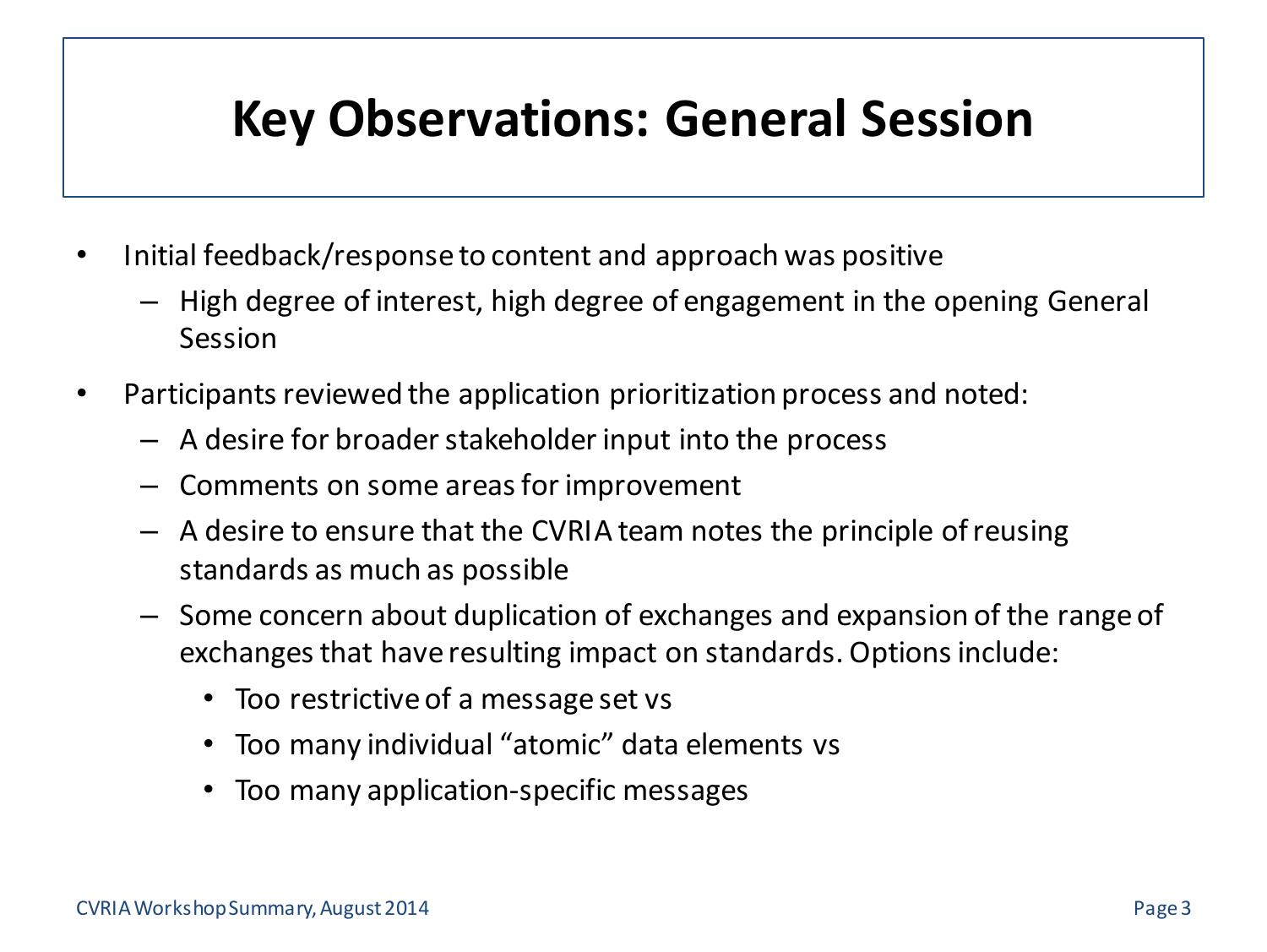# **Breakout Session #1: Validation of Process and Preliminary Findings**

• **Level of attendance resulted in two breakout groups for Breakout Session #1**

#### • **Each Breakout Group Addressed:**

- The Process
- Application Scores
- Information Exchange Scores

#### • **Each Breakout Group Sought to Discuss:**

- What requires elaboration or clarification?
- What are initial reactions?
- Do the application scores reflect the highest priority applications?
- What would you have done differently, and why?
- Is there anything missing from the analysis?
- Are there any missing applications?
- Do the process or results overly constrain new technologies, emerging innovation, or novel implementations?
- What are some opportunities and challenges that you can identify with regards to approaching Connected Vehicle standardization?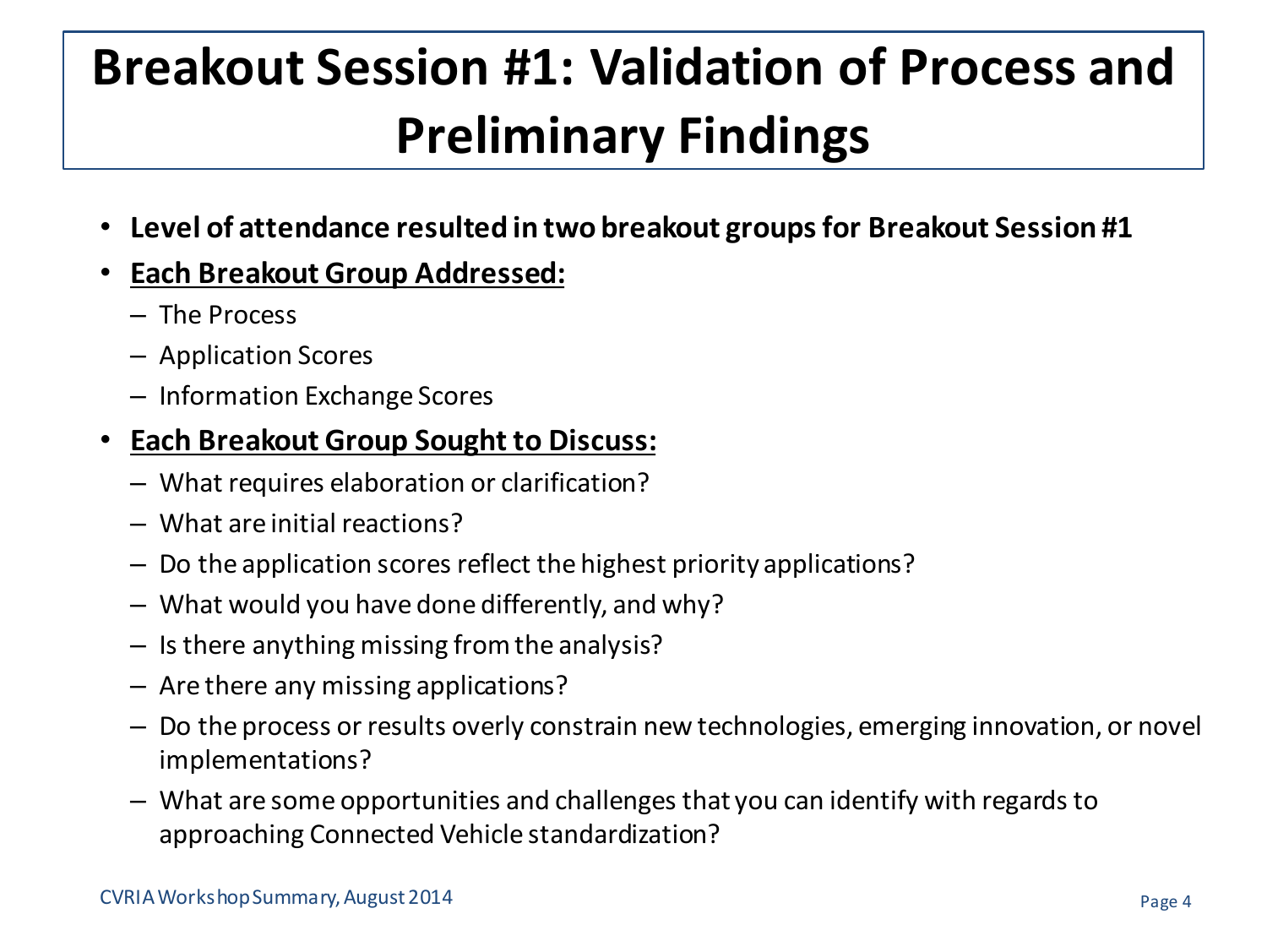#### **Synthesis of Breakout Session #1 Discussions**

- Extensive and active discussions in both breakout groups
- Participants offered numerous questions and comments about prioritization, including questions about the definition of the "complexity" metric and why it was included
- Participant suggestions for alternative prioritization metrics included:
	- Special interests (border crossings for border states)
	- Relative benefits provided by application
	- Number of applications that use an exchange
	- Applications that can only be achieved by CV
	- Major known technical issues
	- Based on CV Pilot projects
- Participants also asked about the range of the stakeholders included in prioritization process and whether it should be broader. Most agreed that it is a complex process that doesn't easily allow for broad inputs.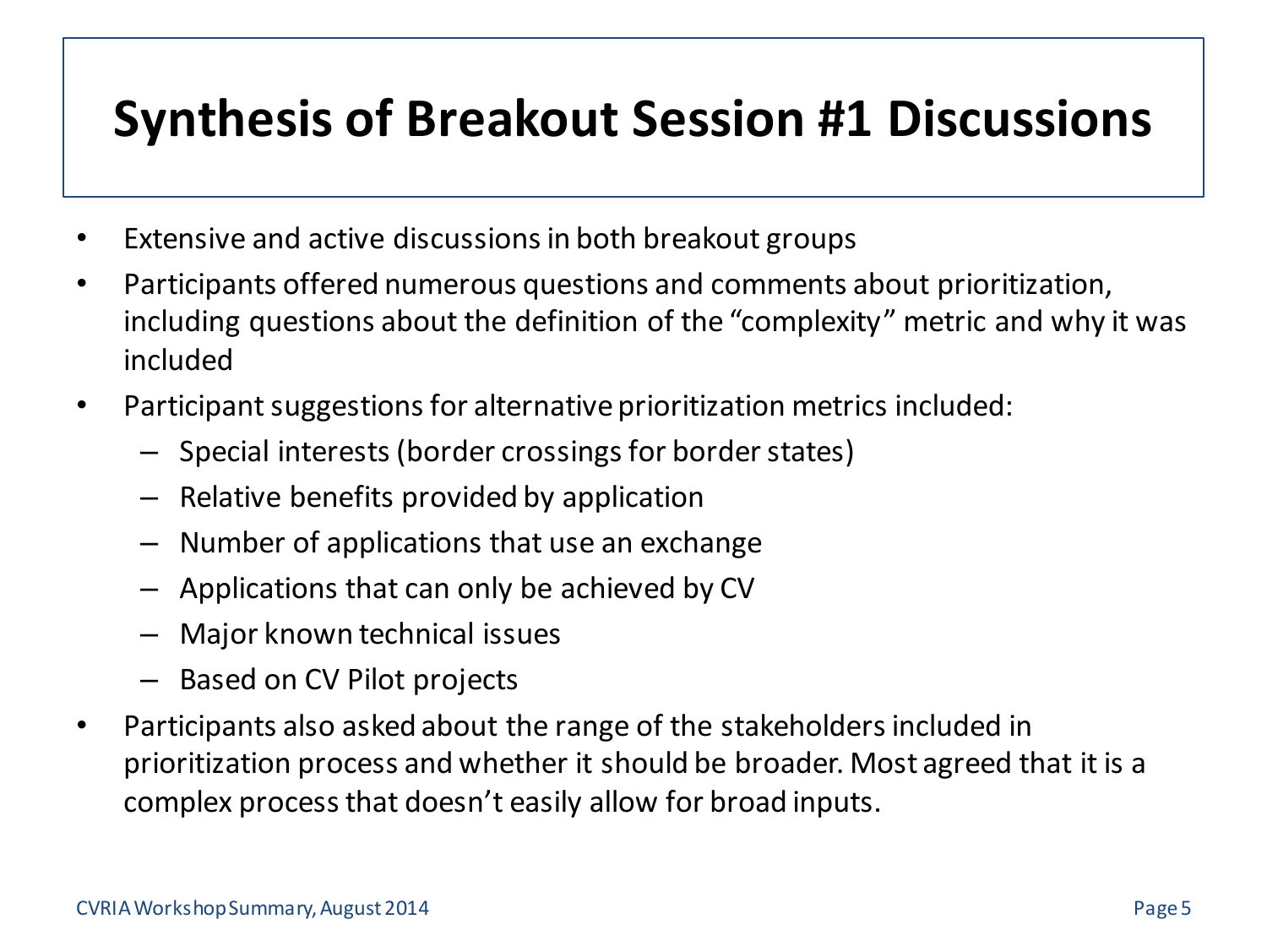## **Breakout Session #2: Mapping of Exchanges/Interfaces to Standards**

- **Attendance at Day 2 resulted in a combined breakout session**
- **The Breakout Group Addressed:**
	- The definition of exchanges and interfaces
	- The mapping of exchanges and interfaces to standards
	- Missing standards or mappings
	- New and emerging standards as applicable to Connected Vehicle applications
	- Need for new standards

#### • **The Breakout Group Sought to Discuss:**

- What requires elaboration or clarification?
- What are your initial reactions?
- Is the process valid? What would you have done differently, and why?
- With which current mappings do you disagree, and why?
- What additional mappings would you suggest to fill gaps?
- Do the mappings overly constrain implementation of CV?
- Are any mappings high-risk due to the current or projected state of the standards?
- What are challenges and opportunities for driving standards development?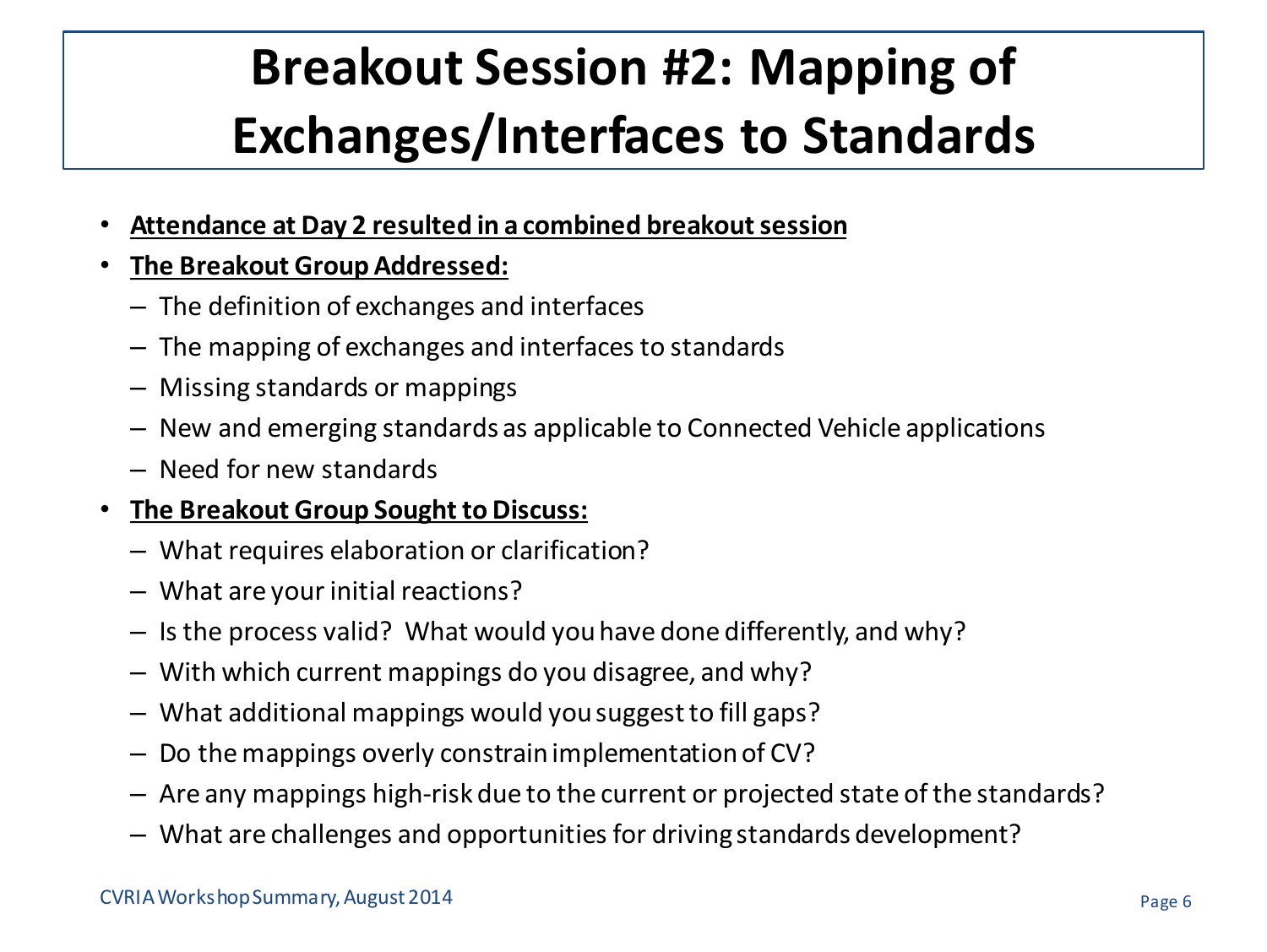### **Synthesis of Breakout Session #2 Discussion**

- Participants confirmed that data exchanges should be designed for the communications environment for which they are intended and offered opinions about what should and should not be included. For example:
	- Some participants felt that vehicles should not be required to support SNMP (e.g., for weather data)
	- An observation was that XML is rather verbose and might not be the most effective use of the V2X bandwidth.
	- Another observation was that V2X (which can include DSRC), will most likely use different communication technology that traditional Center-to-Center or Center-to-Roadside (backhaul) communications.
	- Participants looked for assurances that data elements used for the different links should be as consistent as possible.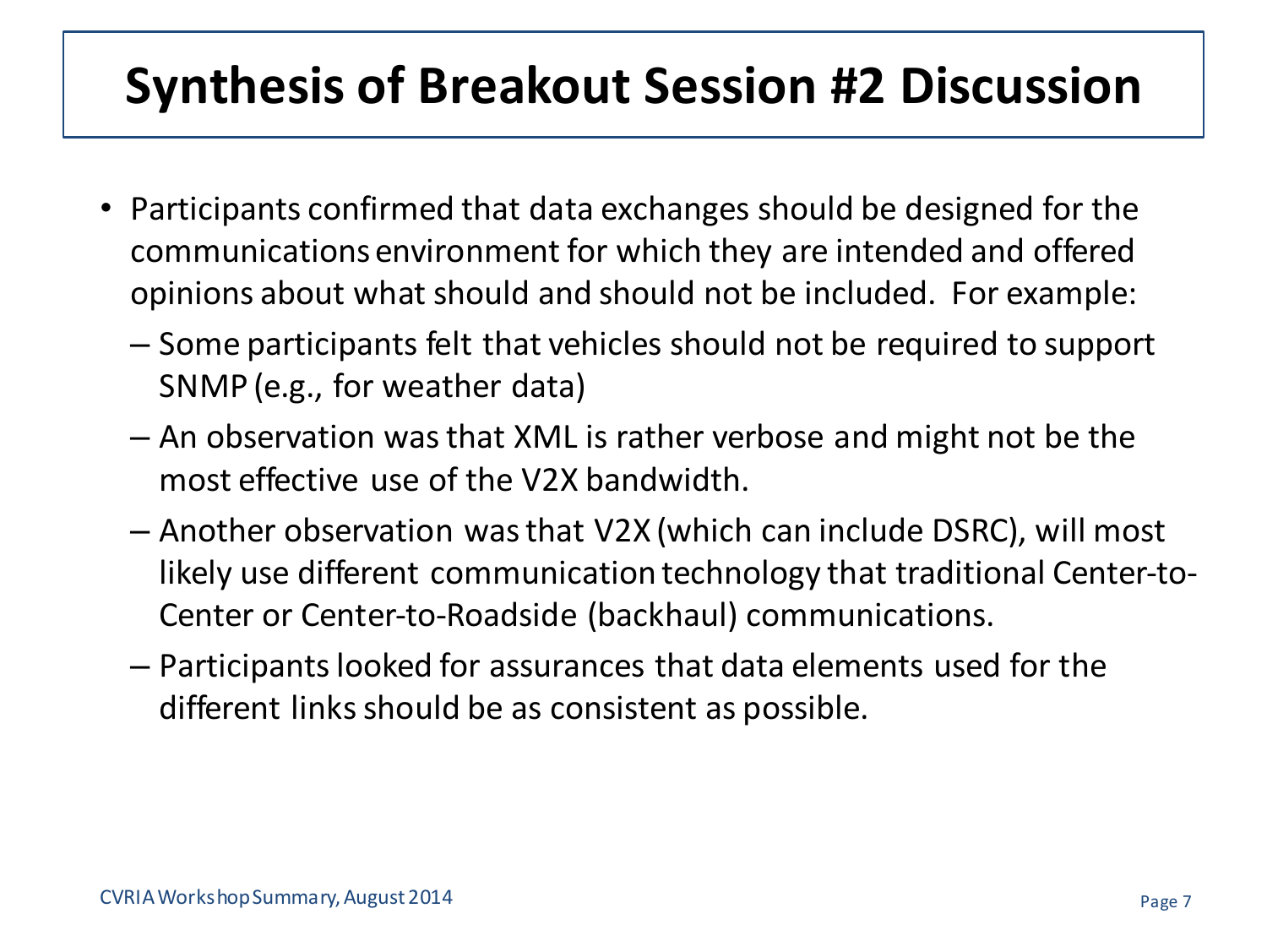### **Breakout Session #3: Impacts on Standardization and Deployment**

#### • **The Breakout Group Addressed:**

- The impact of these results on deployment
- Challenges and opportunities for implementation and deployment
- Key incentives for facilitating more efficient and effective deployments
- Missing factors in developing the standards plan

#### • **The Breakout Group Sought to Discuss:**

- What requires elaboration or clarification?
- What are your initial reactions? Suggestions?
- How well do the results reflect key needs?
- Do the results support an effective standards plan? How? How do they not?
- What are additional key drivers for approaching standardization not captured here?
- What are key activities necessary to pursue effective standardization?
- What resources are available to pursue those?
- What policy, time, technological, or other constraints will pose challenges?
- What issues of scope and system/technology integration do you anticipate?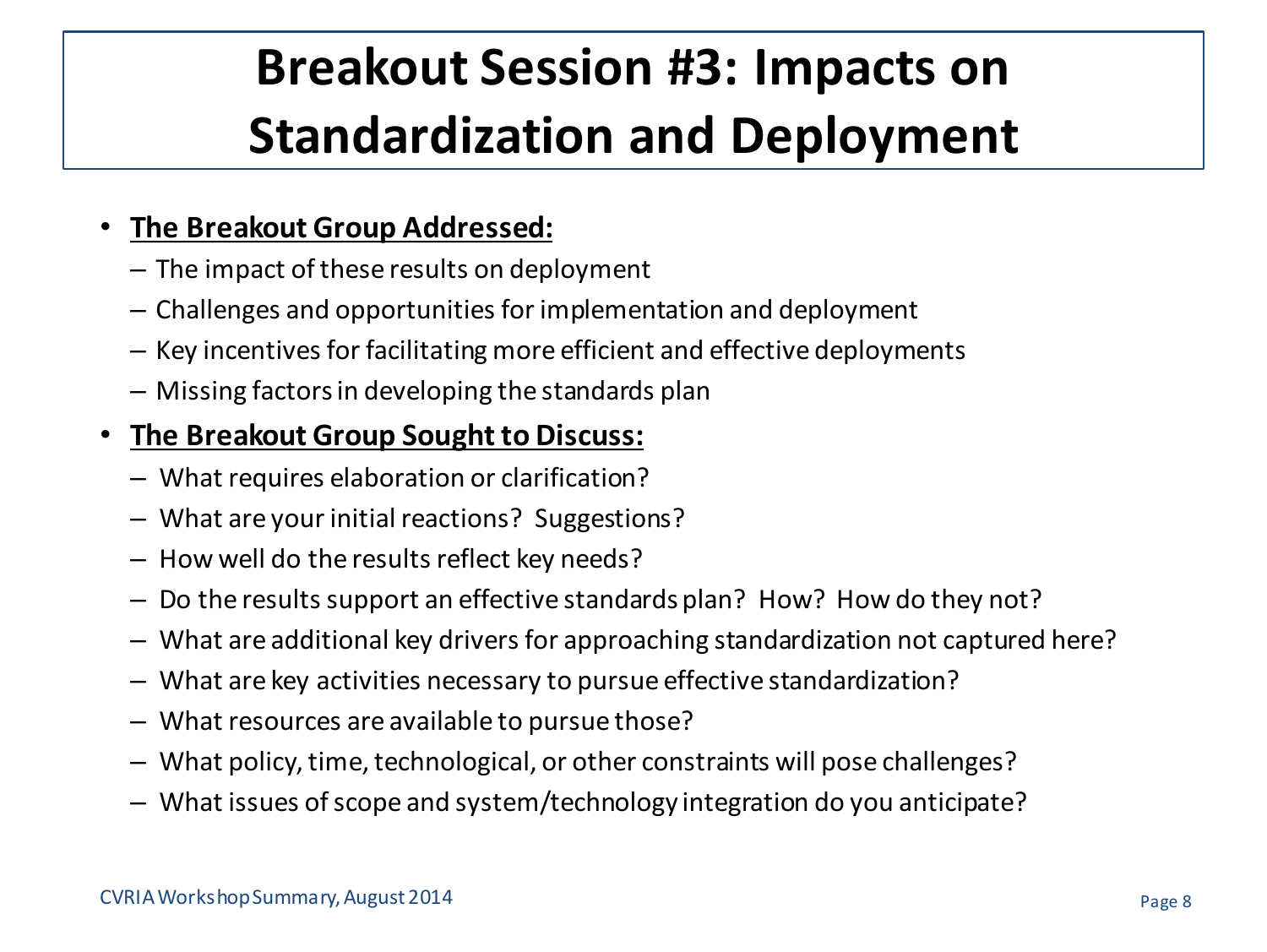### **Synthesis of Breakout Session #3 Discussion**

- In the last session, there was extensive group discussion about alternative ways to address exchanges
- Some participants expressed concern that each CVRIA "flow" and/or "exchange" would be interpreted to require a unique standardized message
	- Many standards (e.g., SAE J2735) have developed a small number of messages that can address a large number of defined flows.
	- The CVRIA team believes that this many-to-one mapping is the intent of the CVRIA, but it needs to be made clearer.
- Through discussion, the CVRIA team and participants identified "core exchanges/functionalities" that appear to serve a wide variety of applications without multiplying the number of message standards (see next slide, #10, for list)
- Core exchanges appear to also align with Michigan test bed work
	- Focused on time and space needs
	- Provide basic static and dynamic information for most road/vehicle based situations
	- Do NOT appear to support transactional applications
- Participants encouraged the CVRIA team to create a specific focus on these core exchanges as the team takes the next step in finalizing the analysis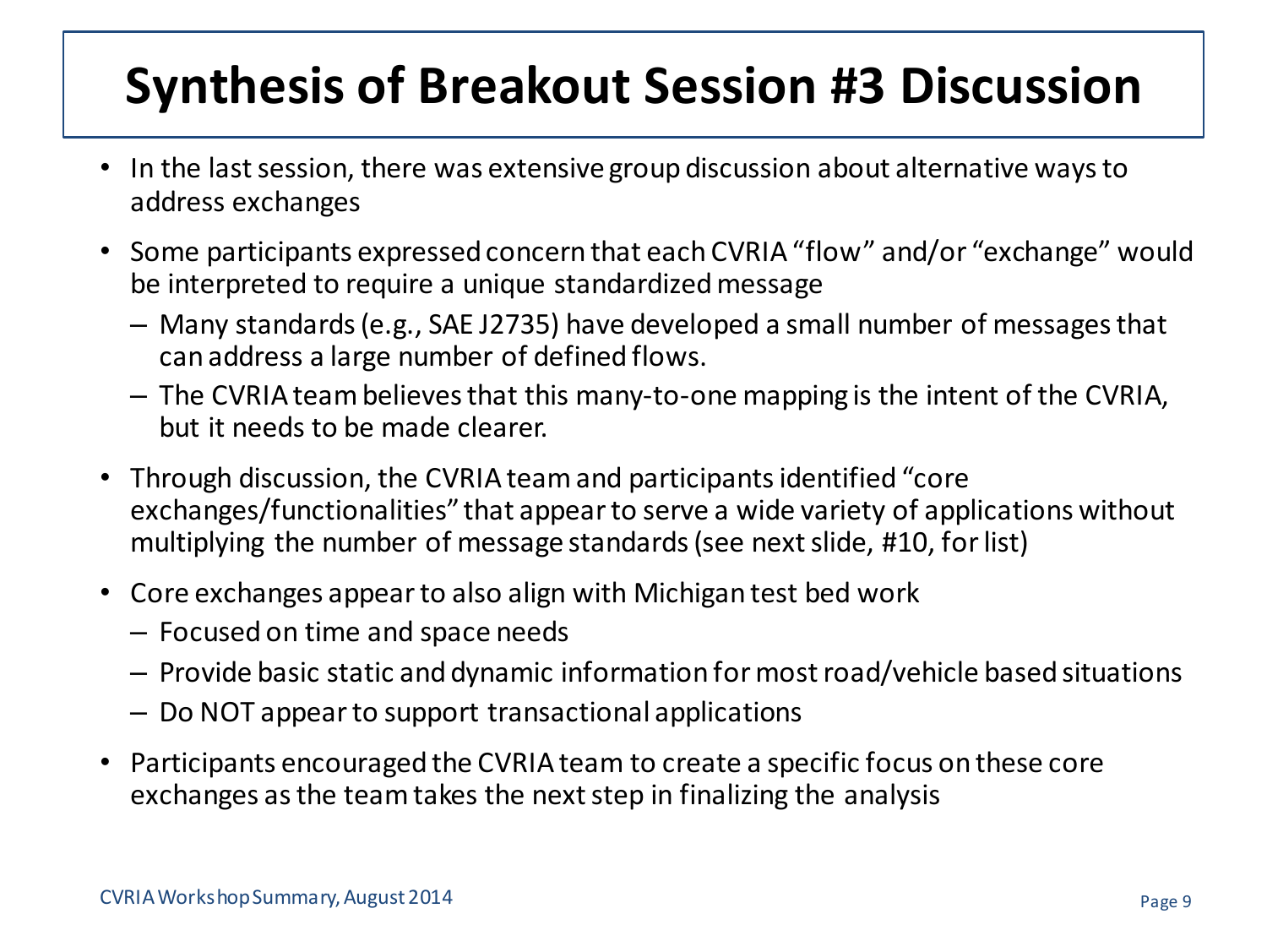### **Core Exchanges**

| <b>Exchange Type</b>                                    | <b>Temporality</b> | <b>Spatiality</b> | <b>Examples/Comments</b>                                                          |
|---------------------------------------------------------|--------------------|-------------------|-----------------------------------------------------------------------------------|
| <b>Mobile Entity Local State</b>                        | Immediate          | Local             | Speed, direction, mode/type, etc.<br>All mobile entities                          |
| <b>Mobile Entity Global State</b>                       | Current            | Regional          | Origin/Destination                                                                |
| Roadway Local Dynamic<br><b>Extrinsic State</b>         | Immediate          | Local             | Signal Information                                                                |
| <b>Roadway Local Current</b><br><b>Extrinsic State</b>  | Current            | Local             | Road surface conditions, transient<br>hazards, localized traffic (e.g.<br>queues) |
| Roadway Local Intrinsic<br><b>State</b>                 | <b>Static</b>      | Local             | Road geometry, fixed hazards                                                      |
| <b>Roadway Global Current</b><br><b>Extrinsic State</b> | Current            | Regional          | Regional traffic conditions, link<br>travel times, etc                            |
| <b>Roadway Global Intrinsic</b><br><b>State</b>         | <b>Static</b>      | Regional          | Road network topology                                                             |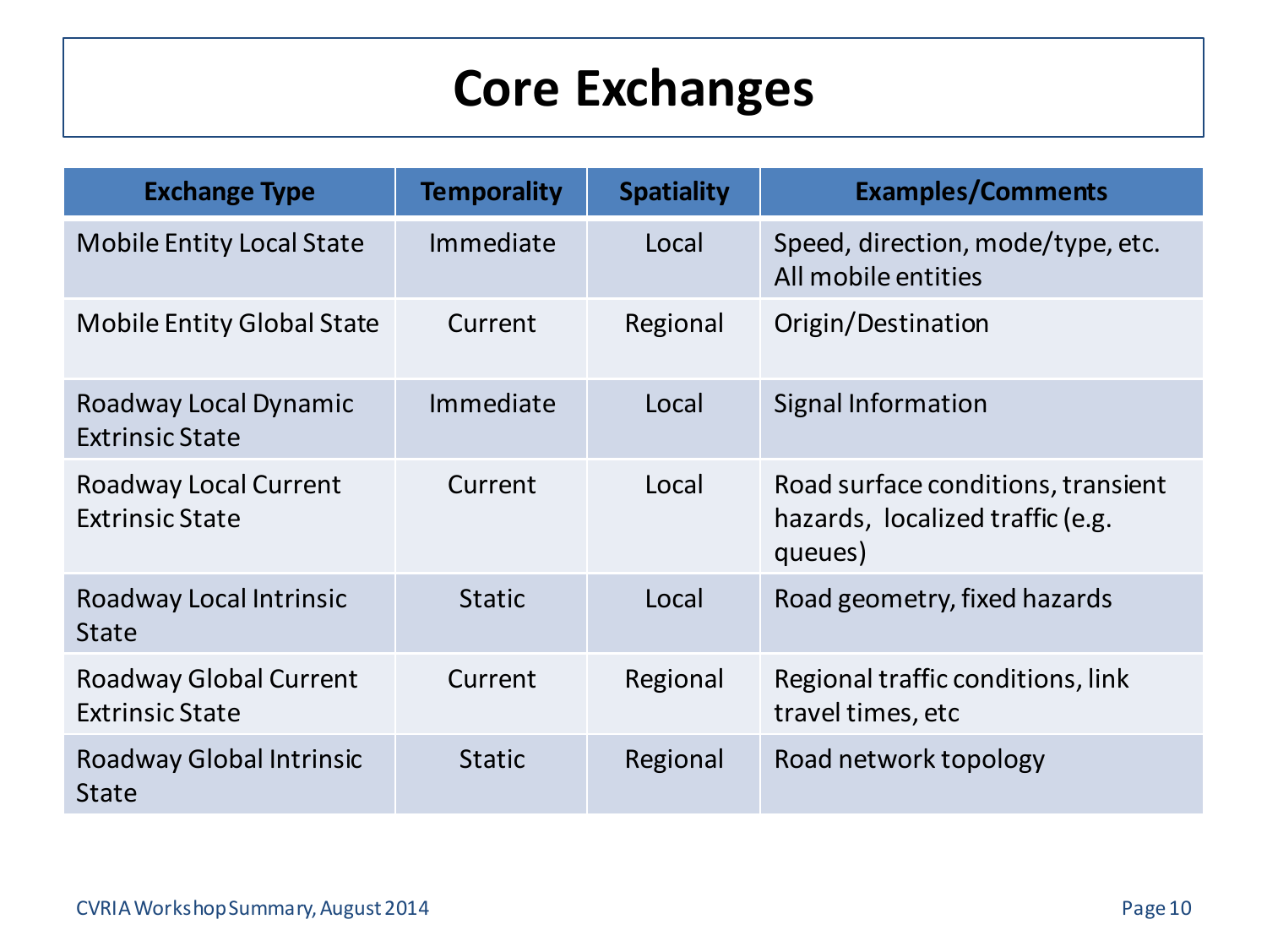### **Supporting Functionalities**

- Last, in breakout session #3, the CVRIA team and participants identified and discussed a set of additional functionalities that will have their own exchanges that are not associated with direct application functions but are needed to carry out operations:
	- Security Management
	- Roadside Equipment Management
	- Mobile Terminal Management
	- CV Equipment Lifecycle Management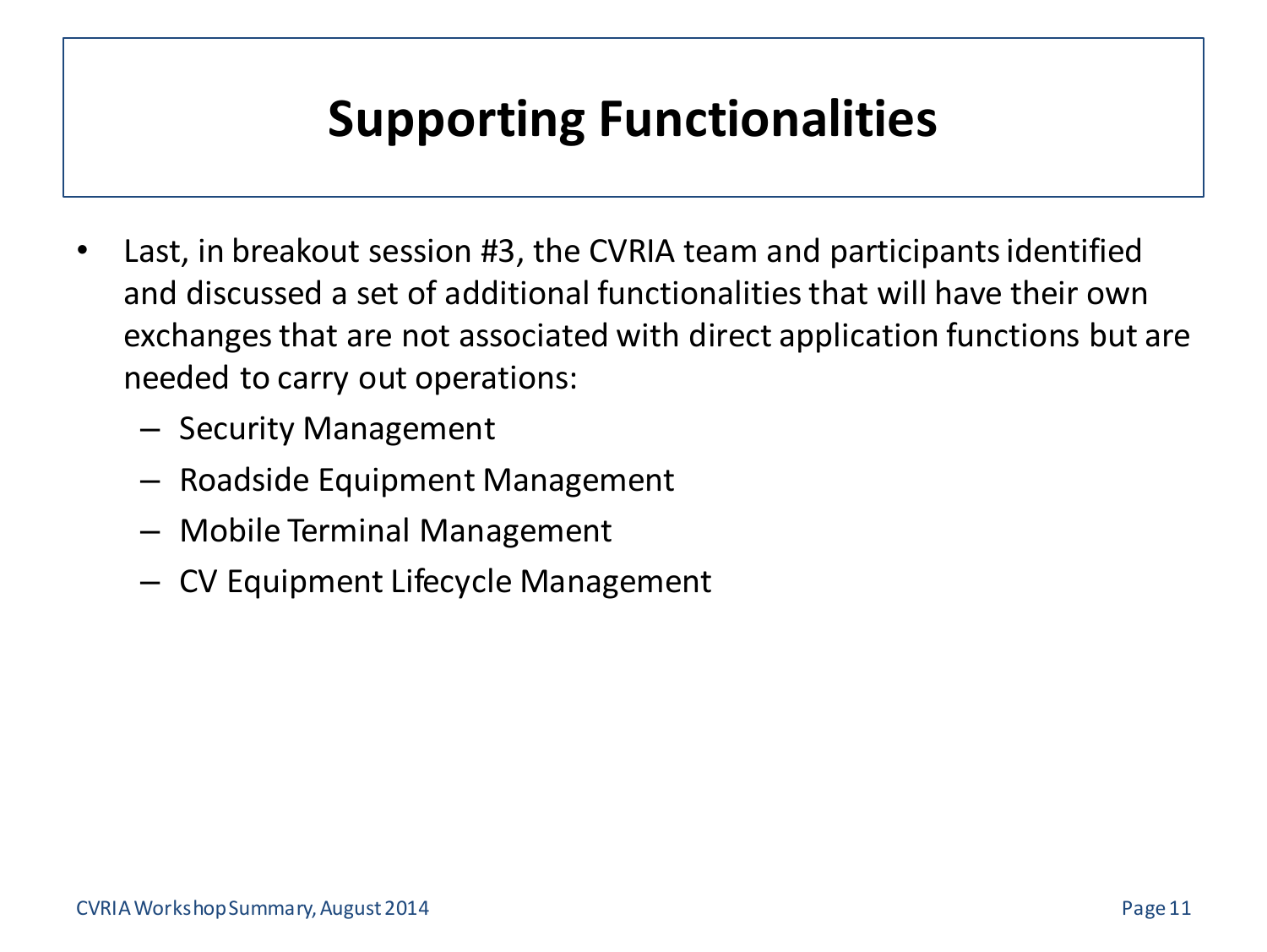#### **CVRIA Team Takeaways/Proposed Actions**

- CVRIA Team members left the workshop with a set of options for addressing concerns voiced with the process:
	- Option #1: Re-address the application prioritization using new/modified metrics
		- Concern: This is a large volume of work and it is unclear if alternative metrics are "better" than existing metrics, will provide any new results, or might introduce new biases into the results.
	- Option #2: Refocus analysis on core exchanges
		- Concern: These core exchanges do not necessarily enable some of the key day-one applications that deliver day-one benefits.
	- Option #3: Hybrid approach
- Going forward, CVRIA Team has developed a hybrid approach
	- Team will use current process as baseline (which reflects the workshop's overall feedback that is offers a viable place to start). Team will engage with additional stakeholders to understand whether more input changes the nature of the results (will do a sensitivity analysis).
	- Team will provide a specific focus on core exchanges in the analysis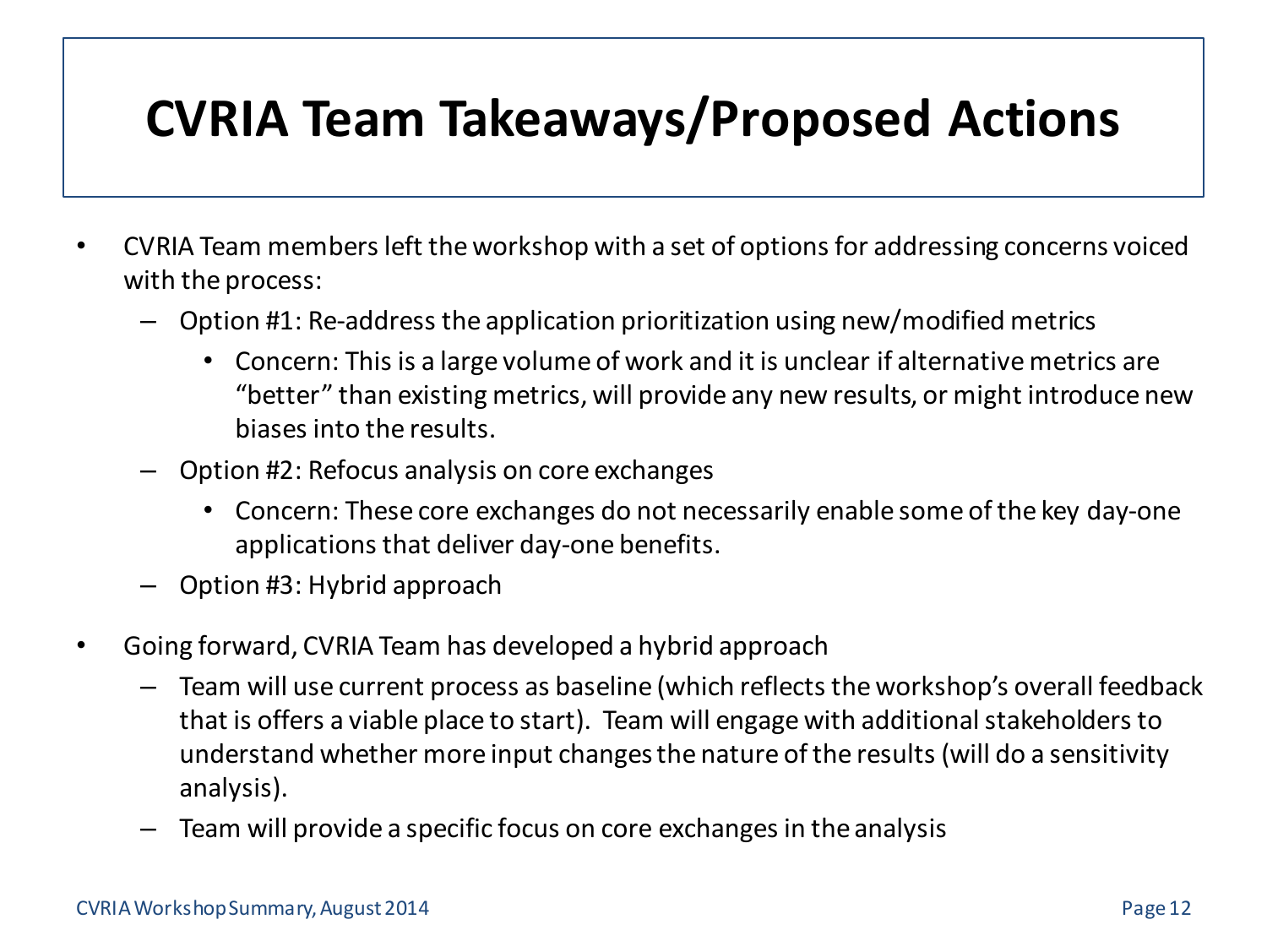### **Proposed Actions**

- With regard to discussion points on scope:
	- Team will manually scrub applications to identify obvious outliers and only include applications that have a CV component
	- Team will perform a sensitivity analysis on prioritization and examine the impact of deleting the "complexity metric"
	- Team will also identify applications directly related to Pilot projects (nearterm) and will identify those with known, significant standards gaps
	- Team will identify the most frequently used exchanges (in all of CVRIA) to see if any of these are not addressed and if adding them will help complete other applications (i.e., low hanging fruit)
	- Team will clearly define each prioritization metric
	- Team will group high priority exchanges into "core exchange" bins as appropriate allowing standards groups to avoid "atomization" of messages